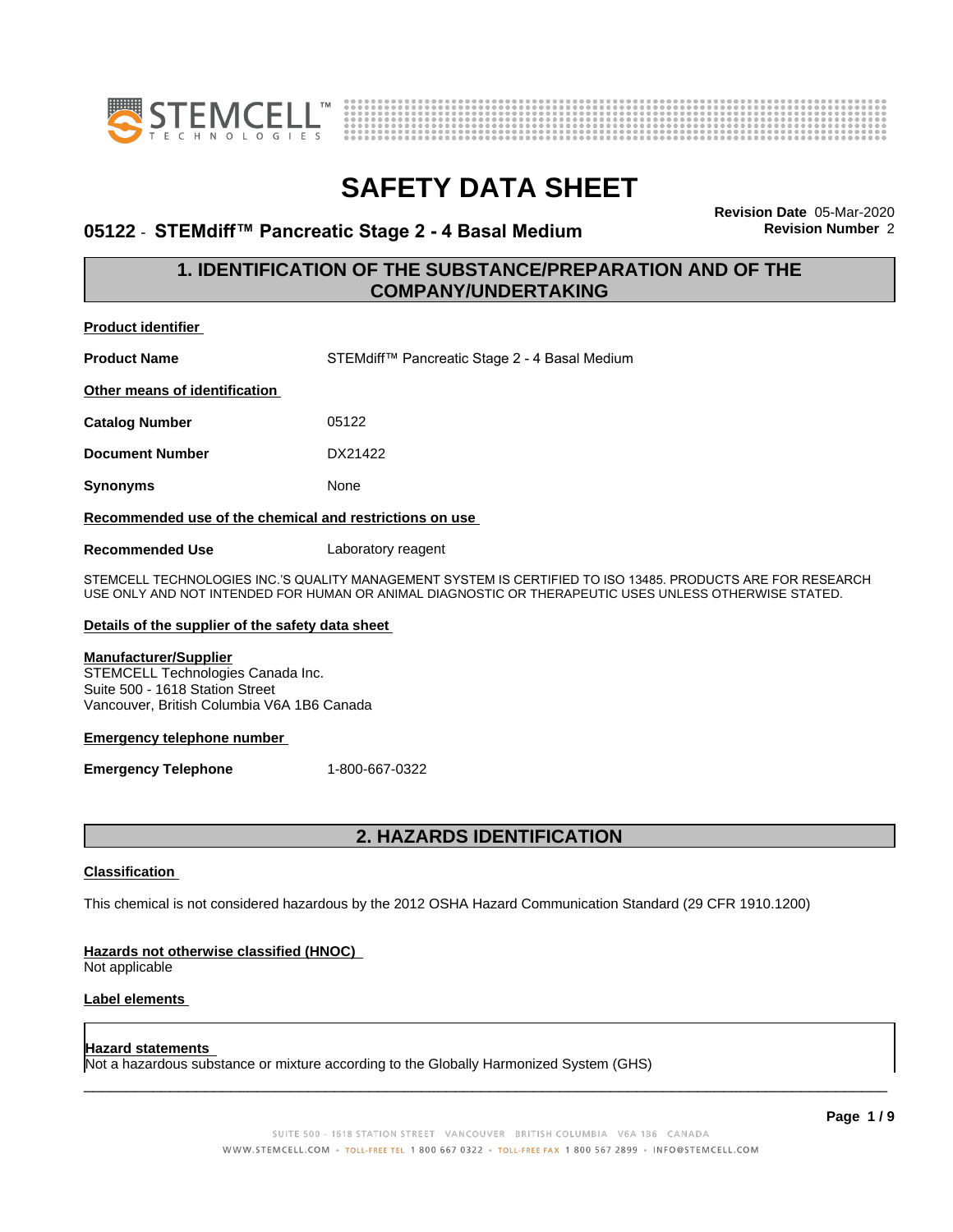



# \_\_\_\_\_\_\_\_\_\_\_\_\_\_\_\_\_\_\_\_\_\_\_\_\_\_\_\_\_\_\_\_\_\_\_\_\_\_\_\_\_\_\_\_\_\_\_\_\_\_\_\_\_\_\_\_\_\_\_\_\_\_\_\_\_\_\_\_\_\_\_\_\_\_\_\_\_\_\_\_\_\_\_\_\_\_\_\_\_\_\_\_\_ **Revision Date** 05-Mar-2020 **05122** - **STEMdiff™ PancreaticStage2-4BasalMedium Revision Number** 2

The product contains no substances which at their given concentration, are considered to be hazardous to health.

**Appearance** Clear **Physical state** Liquid **Odor No information available Appearance** Clear

#### **Other Information** Not applicable

**Unknown acute toxicity** 6.5E-06 % of the mixture consists of ingredient(s) of unknown toxicity 6.5E-06 % of the mixture consists of ingredient(s) of unknown acute oral toxicity 6.5E-06 % of the mixture consists of ingredient(s) of unknown acute dermal toxicity 6.5E-06 % of the mixture consists of ingredient(s) of unknown acute inhalation toxicity (gas) 6.5E-06 % of the mixture consists of ingredient(s) of unknown acute inhalation toxicity (vapor) 6.5E-06 % of the mixture consists of ingredient(s) of unknown acute inhalation toxicity (dust/mist)

## **3. COMPOSITION/INFORMATION ON INGREDIENTS**

### **Substance**

Not applicable.

### **Mixture**

Not a hazardous substance or mixture according to the Globally Harmonized System (GHS)

\*The exact percentage (concentration) ofcomposition has been withheld as a trade secret.

## **4. FIRST AID MEASURES**

### **Description of first aid measures**

| <b>Inhalation</b>   | Remove to fresh air.                                                                                                    |
|---------------------|-------------------------------------------------------------------------------------------------------------------------|
| Eye contact         | Rinse thoroughly with plenty of water for at least 15 minutes, lifting lower and upper eyelids.<br>Consult a physician. |
| <b>Skin contact</b> | Wash skin with soap and water.                                                                                          |
| Ingestion           | Clean mouth with water and drink afterwards plenty of water.                                                            |
|                     |                                                                                                                         |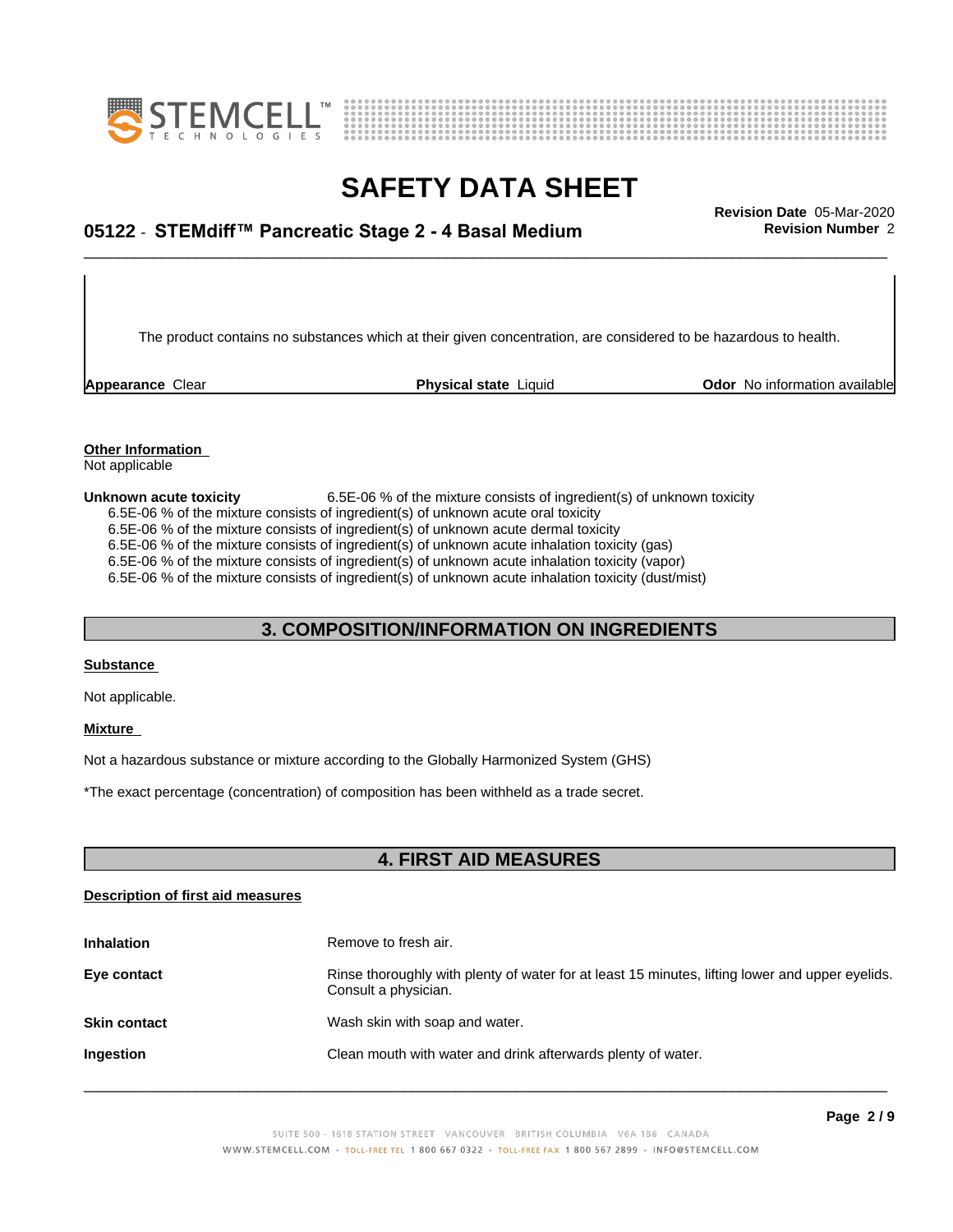



# \_\_\_\_\_\_\_\_\_\_\_\_\_\_\_\_\_\_\_\_\_\_\_\_\_\_\_\_\_\_\_\_\_\_\_\_\_\_\_\_\_\_\_\_\_\_\_\_\_\_\_\_\_\_\_\_\_\_\_\_\_\_\_\_\_\_\_\_\_\_\_\_\_\_\_\_\_\_\_\_\_\_\_\_\_\_\_\_\_\_\_\_\_ **Revision Date** 05-Mar-2020 **05122** - **STEMdiff™ PancreaticStage2-4BasalMedium Revision Number** 2

| Most important symptoms and effects, both acute and delayed                                               |                                                                                                                                       |
|-----------------------------------------------------------------------------------------------------------|---------------------------------------------------------------------------------------------------------------------------------------|
| Symptoms                                                                                                  | No information available.                                                                                                             |
|                                                                                                           | Indication of any immediate medical attention and special treatment needed                                                            |
| Note to physicians                                                                                        | Treat symptomatically.                                                                                                                |
|                                                                                                           |                                                                                                                                       |
|                                                                                                           | <b>5. FIRE-FIGHTING MEASURES</b>                                                                                                      |
| Suitable Extinguishing Media                                                                              | Use extinguishing measures that are appropriate to local circumstances and the<br>surrounding environment.                            |
| Unsuitable extinguishing media                                                                            | CAUTION: Use of water spray when fighting fire may be inefficient.                                                                    |
| Specific hazards arising from the<br>chemical                                                             | No information available.                                                                                                             |
| <b>Explosion data</b><br>Sensitivity to Mechanical Impact None.<br><b>Sensitivity to Static Discharge</b> | None.                                                                                                                                 |
| Special protective equipment for<br>fire-fighters                                                         | Firefighters should wear self-contained breathing apparatus and full firefighting turnout<br>gear. Use personal protection equipment. |

# **6. ACCIDENTAL RELEASE MEASURES**

**Personal precautions, protective equipment and emergency procedures**

**Personal precautions** Ensure adequate ventilation.

| <b>Environmental precautions</b>                     |                                                                                      |
|------------------------------------------------------|--------------------------------------------------------------------------------------|
| <b>Environmental precautions</b>                     | See Section 12 for additional Ecological Information.                                |
| Methods and material for containment and cleaning up |                                                                                      |
| <b>Methods for containment</b>                       | Prevent further leakage or spillage if safe to do so.                                |
| Methods for cleaning up                              | Pick up and transfer to properly labeled containers.                                 |
| Prevention of secondary hazards                      | Clean contaminated objects and areas thoroughly observing environmental regulations. |
|                                                      |                                                                                      |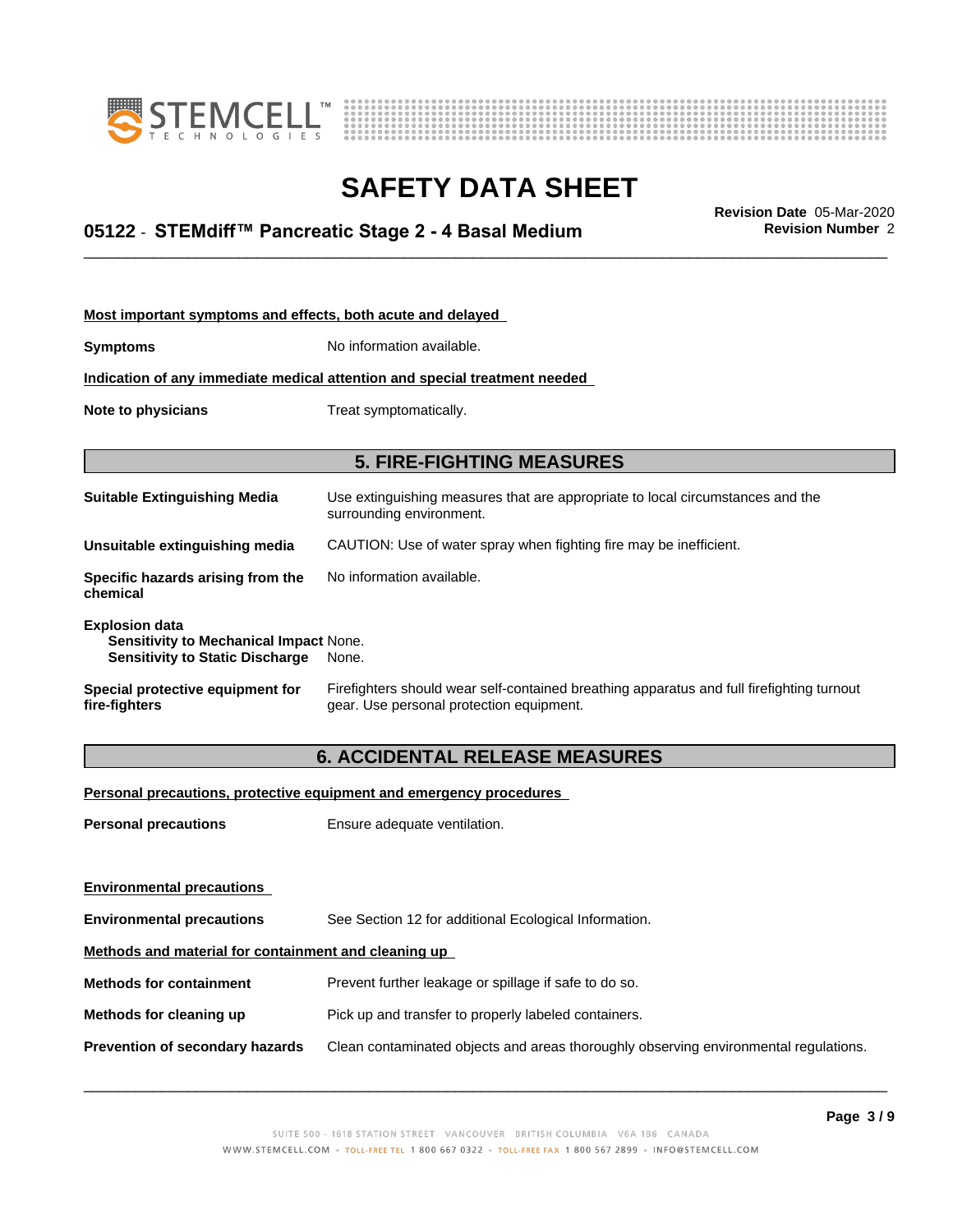



# \_\_\_\_\_\_\_\_\_\_\_\_\_\_\_\_\_\_\_\_\_\_\_\_\_\_\_\_\_\_\_\_\_\_\_\_\_\_\_\_\_\_\_\_\_\_\_\_\_\_\_\_\_\_\_\_\_\_\_\_\_\_\_\_\_\_\_\_\_\_\_\_\_\_\_\_\_\_\_\_\_\_\_\_\_\_\_\_\_\_\_\_\_ **Revision Date** 05-Mar-2020 **05122** - **STEMdiff™ PancreaticStage2-4BasalMedium Revision Number** 2

|                                                              | 7. HANDLING AND STORAGE                                                                                                                                                     |
|--------------------------------------------------------------|-----------------------------------------------------------------------------------------------------------------------------------------------------------------------------|
| <b>Precautions for safe handling</b>                         |                                                                                                                                                                             |
| Advice on safe handling                                      | Handle in accordance with good industrial hygiene and safety practice.                                                                                                      |
| Conditions for safe storage, including any incompatibilities |                                                                                                                                                                             |
| <b>Storage Conditions</b>                                    | Keep containers tightly closed in a dry, cool and well-ventilated place.                                                                                                    |
|                                                              |                                                                                                                                                                             |
|                                                              | 8. EXPOSURE CONTROLS/PERSONAL PROTECTION                                                                                                                                    |
| <b>Control parameters</b>                                    |                                                                                                                                                                             |
| <b>Exposure Limits</b>                                       | This product, as supplied, does not contain any hazardous materials with occupational<br>exposure limits established by the region specific regulatory bodies.              |
| <b>Appropriate engineering controls</b>                      |                                                                                                                                                                             |
| <b>Engineering controls</b>                                  | Showers<br>Eyewash stations<br>Ventilation systems.                                                                                                                         |
|                                                              | Individual protection measures, such as personal protective equipment                                                                                                       |
| <b>Eye/face protection</b>                                   | No special protective equipment required.                                                                                                                                   |
| Skin and body protection                                     | No special protective equipment required.                                                                                                                                   |
| <b>Respiratory protection</b>                                | No protective equipment is needed under normal use conditions. If exposure limits are<br>exceeded or irritation is experienced, ventilation and evacuation may be required. |
| <b>General hygiene considerations</b>                        | Handle in accordance with good industrial hygiene and safety practice.                                                                                                      |

# **9. PHYSICAL AND CHEMICAL PROPERTIES**

**Information on basic physical and chemical properties Physical state**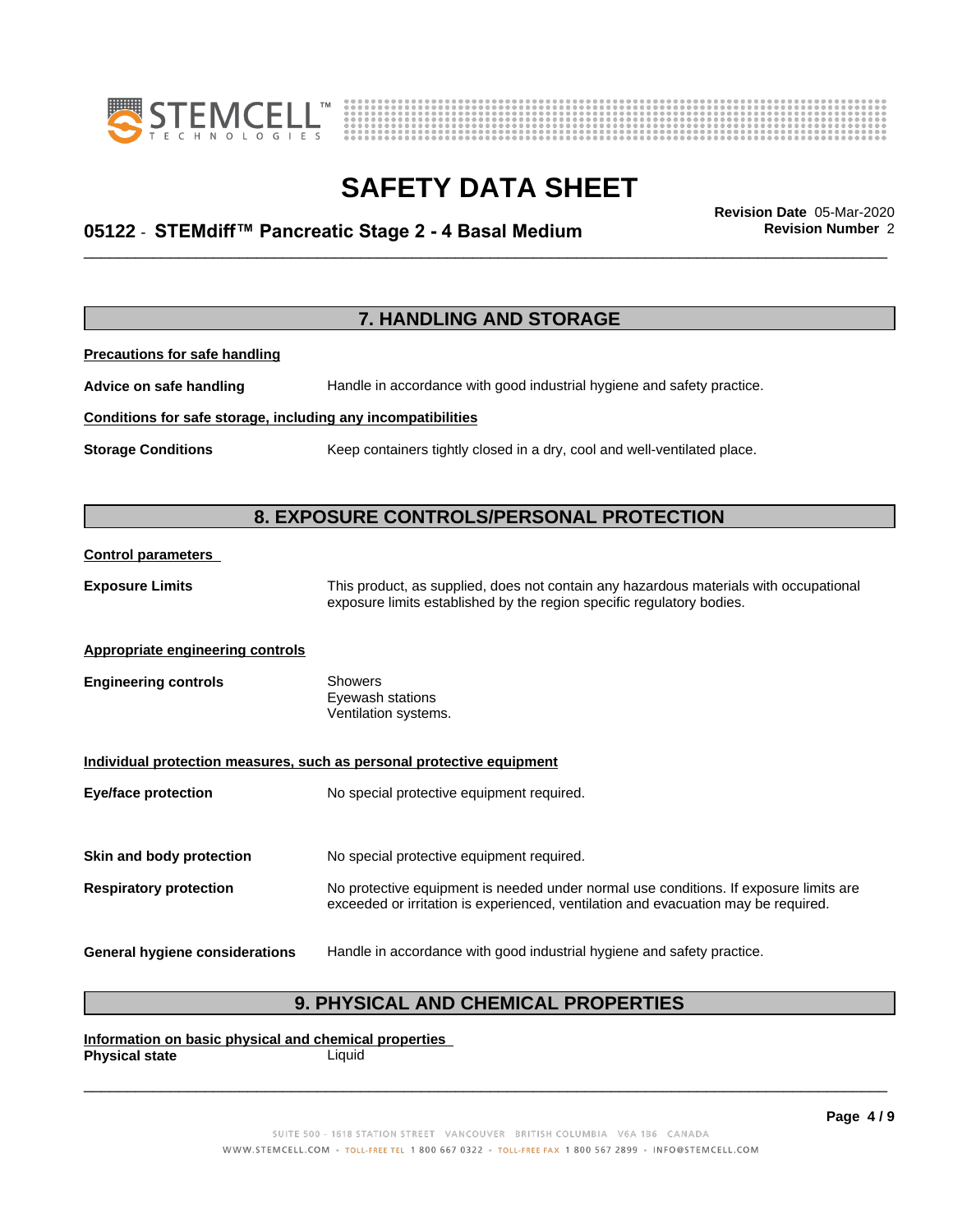



# \_\_\_\_\_\_\_\_\_\_\_\_\_\_\_\_\_\_\_\_\_\_\_\_\_\_\_\_\_\_\_\_\_\_\_\_\_\_\_\_\_\_\_\_\_\_\_\_\_\_\_\_\_\_\_\_\_\_\_\_\_\_\_\_\_\_\_\_\_\_\_\_\_\_\_\_\_\_\_\_\_\_\_\_\_\_\_\_\_\_\_\_\_ **Revision Date** 05-Mar-2020 **05122** - **STEMdiff™ PancreaticStage2-4BasalMedium Revision Number** 2

**Appearance** Clear<br> **Color** contract Color

| <b>Property</b>                  | <b>Values</b>            | Remarks • Method |
|----------------------------------|--------------------------|------------------|
| рH                               | No data available        |                  |
| Melting point / freezing point   | No data available        | None known       |
| Boiling point / boiling range    | No data available        | None known       |
| <b>Flash point</b>               | No data available        | None known       |
| <b>Evaporation rate</b>          | No data available        | None known       |
| Flammability (solid, gas)        | No data available        | None known       |
| <b>Flammability Limit in Air</b> |                          | None known       |
| <b>Upper flammability limit:</b> | No data available        |                  |
| Lower flammability limit:        | No data available        |                  |
| Vapor pressure                   | No data available        | None known       |
| Vapor density                    | No data available        | None known       |
| <b>Relative density</b>          | No data available        | None known       |
| <b>Water solubility</b>          | No data available        | None known       |
| Solubility in other solvents     | No data available        | None known       |
| <b>Partition coefficient</b>     | No data available        | None known       |
| <b>Autoignition temperature</b>  | No data available        | None known       |
| <b>Decomposition temperature</b> | No data available        | None known       |
| Kinematic viscosity              | No data available        | None known       |
| <b>Dynamic viscosity</b>         | No data available        | None known       |
| <b>Explosive properties</b>      | No information available |                  |
| <b>Oxidizing properties</b>      | No information available |                  |
| <b>Other Information</b>         |                          |                  |
| <b>Softening point</b>           | No information available |                  |
| Molecular weight                 | No information available |                  |
| <b>Molecular formula</b>         | No information available |                  |
| VOC Content (%)                  | No information available |                  |
| <b>Liauid Densitv</b>            | No information available |                  |

**Bulk density** No information available

**Color** red red **Color Odor** No information available<br> **Odor threshold** No information available **No information available** 

### **Remarks** • Method

## **10. STABILITY AND REACTIVITY**

| <b>Reactivity</b>                  | No information available.                                                  |
|------------------------------------|----------------------------------------------------------------------------|
| <b>Chemical stability</b>          | Stable under normal conditions.                                            |
| Possibility of hazardous reactions | None under normal processing.                                              |
| <b>Conditions to avoid</b>         | None known based on information supplied.                                  |
| Incompatible materials             | None known based on information supplied.                                  |
|                                    | Hazardous decomposition products None known based on information supplied. |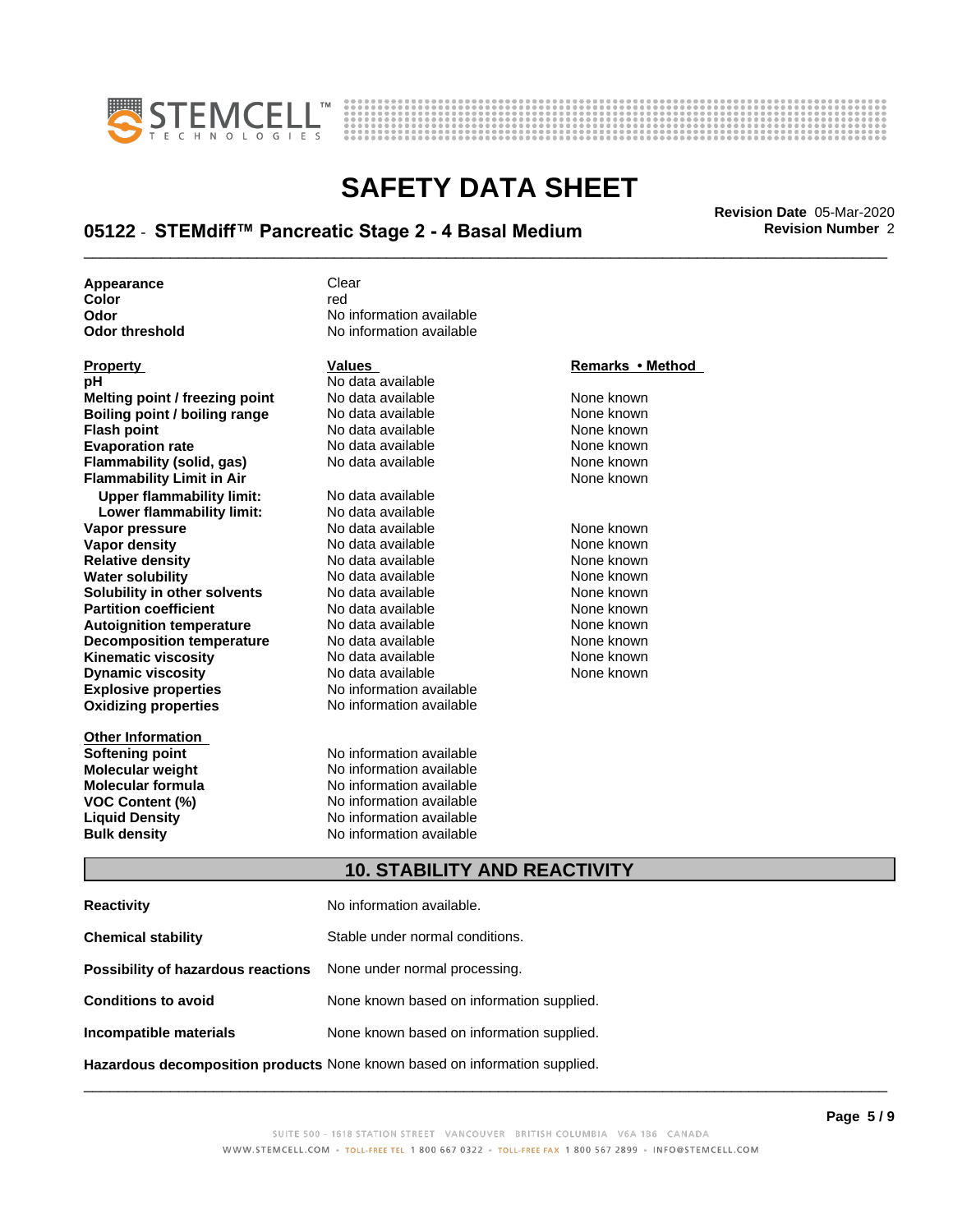



# \_\_\_\_\_\_\_\_\_\_\_\_\_\_\_\_\_\_\_\_\_\_\_\_\_\_\_\_\_\_\_\_\_\_\_\_\_\_\_\_\_\_\_\_\_\_\_\_\_\_\_\_\_\_\_\_\_\_\_\_\_\_\_\_\_\_\_\_\_\_\_\_\_\_\_\_\_\_\_\_\_\_\_\_\_\_\_\_\_\_\_\_\_ **Revision Date** 05-Mar-2020 **05122** - **STEMdiff™ PancreaticStage2-4BasalMedium Revision Number** 2

# **11. TOXICOLOGICAL INFORMATION**

## **Information on likely routes of exposure**

| <b>Product Information</b>            |                                                                                                                                                                                                                                                                                                                                                                                                                                                                                     |
|---------------------------------------|-------------------------------------------------------------------------------------------------------------------------------------------------------------------------------------------------------------------------------------------------------------------------------------------------------------------------------------------------------------------------------------------------------------------------------------------------------------------------------------|
| <b>Inhalation</b>                     | Specific test data for the substance or mixture is not available.                                                                                                                                                                                                                                                                                                                                                                                                                   |
| Eye contact                           | Specific test data for the substance or mixture is not available.                                                                                                                                                                                                                                                                                                                                                                                                                   |
| <b>Skin contact</b>                   | Specific test data for the substance or mixture is not available.                                                                                                                                                                                                                                                                                                                                                                                                                   |
| Ingestion                             | Specific test data for the substance or mixture is not available.                                                                                                                                                                                                                                                                                                                                                                                                                   |
|                                       | Symptoms related to the physical, chemical and toxicological characteristics                                                                                                                                                                                                                                                                                                                                                                                                        |
| <b>Symptoms</b>                       | No information available.                                                                                                                                                                                                                                                                                                                                                                                                                                                           |
| <b>Numerical measures of toxicity</b> |                                                                                                                                                                                                                                                                                                                                                                                                                                                                                     |
| <b>Acute toxicity</b>                 |                                                                                                                                                                                                                                                                                                                                                                                                                                                                                     |
|                                       |                                                                                                                                                                                                                                                                                                                                                                                                                                                                                     |
|                                       | 6.5E-06 % of the mixture consists of ingredient(s) of unknown acute oral toxicity<br>6.5E-06 % of the mixture consists of ingredient(s) of unknown acute dermal toxicity<br>6.5E-06 % of the mixture consists of ingredient(s) of unknown acute inhalation toxicity (gas)<br>6.5E-06 % of the mixture consists of ingredient(s) of unknown acute inhalation toxicity (vapor)<br>6.5E-06 % of the mixture consists of ingredient(s) of unknown acute inhalation toxicity (dust/mist) |
|                                       | Delayed and immediate effects as well as chronic effects from short and long-term exposure                                                                                                                                                                                                                                                                                                                                                                                          |
| <b>Skin corrosion/irritation</b>      | No information available.                                                                                                                                                                                                                                                                                                                                                                                                                                                           |
| Serious eye damage/eye irritation     | No information available.                                                                                                                                                                                                                                                                                                                                                                                                                                                           |
| Respiratory or skin sensitization     | No information available.                                                                                                                                                                                                                                                                                                                                                                                                                                                           |
| <b>Germ cell mutagenicity</b>         | No information available.                                                                                                                                                                                                                                                                                                                                                                                                                                                           |
| Carcinogenicity                       | No information available.                                                                                                                                                                                                                                                                                                                                                                                                                                                           |
| <b>Reproductive toxicity</b>          | No information available.                                                                                                                                                                                                                                                                                                                                                                                                                                                           |
| <b>STOT - single exposure</b>         | No information available.                                                                                                                                                                                                                                                                                                                                                                                                                                                           |
|                                       |                                                                                                                                                                                                                                                                                                                                                                                                                                                                                     |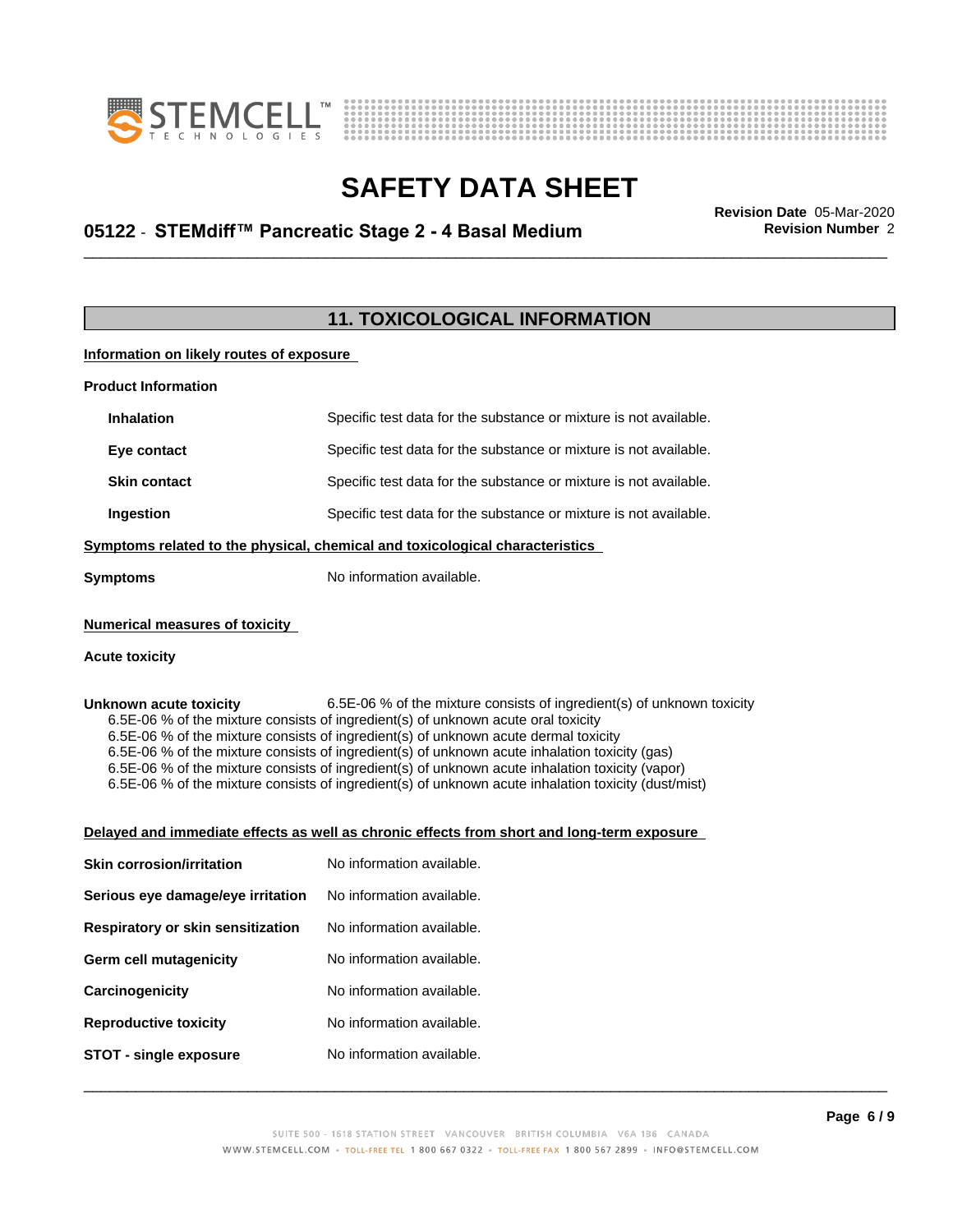



# \_\_\_\_\_\_\_\_\_\_\_\_\_\_\_\_\_\_\_\_\_\_\_\_\_\_\_\_\_\_\_\_\_\_\_\_\_\_\_\_\_\_\_\_\_\_\_\_\_\_\_\_\_\_\_\_\_\_\_\_\_\_\_\_\_\_\_\_\_\_\_\_\_\_\_\_\_\_\_\_\_\_\_\_\_\_\_\_\_\_\_\_\_ **Revision Date** 05-Mar-2020 **05122** - **STEMdiff™ PancreaticStage2-4BasalMedium Revision Number** 2

| <b>STOT - repeated exposure</b> | No information available. |
|---------------------------------|---------------------------|
| <b>Aspiration hazard</b>        | No information available. |

## **12. ECOLOGICAL INFORMATION**

| Ecotoxicity                   | ٠                                  |
|-------------------------------|------------------------------------|
| Persistence and degradability | No information available.          |
| <b>Bioaccumulation</b>        | There is no data for this product. |
| Other adverse effects         | No information available.          |

# **13. DISPOSAL CONSIDERATIONS**

| Waste treatment methods                |                                                                                                                    |
|----------------------------------------|--------------------------------------------------------------------------------------------------------------------|
| Waste from residues/unused<br>products | Dispose of in accordance with local regulations. Dispose of waste in accordance with<br>environmental legislation. |
| <b>Contaminated packaging</b>          | Do not reuse empty containers.                                                                                     |

# **14. TRANSPORT INFORMATION**

| RID         | Not regulated |  |
|-------------|---------------|--|
| <b>IMDG</b> | Not regulated |  |
| <b>IATA</b> | Not regulated |  |
| ICAO (air)  | Not regulated |  |
| <b>MEX</b>  | Not regulated |  |
| <b>TDG</b>  | Not regulated |  |
| <b>DOT</b>  | Not regulated |  |
|             |               |  |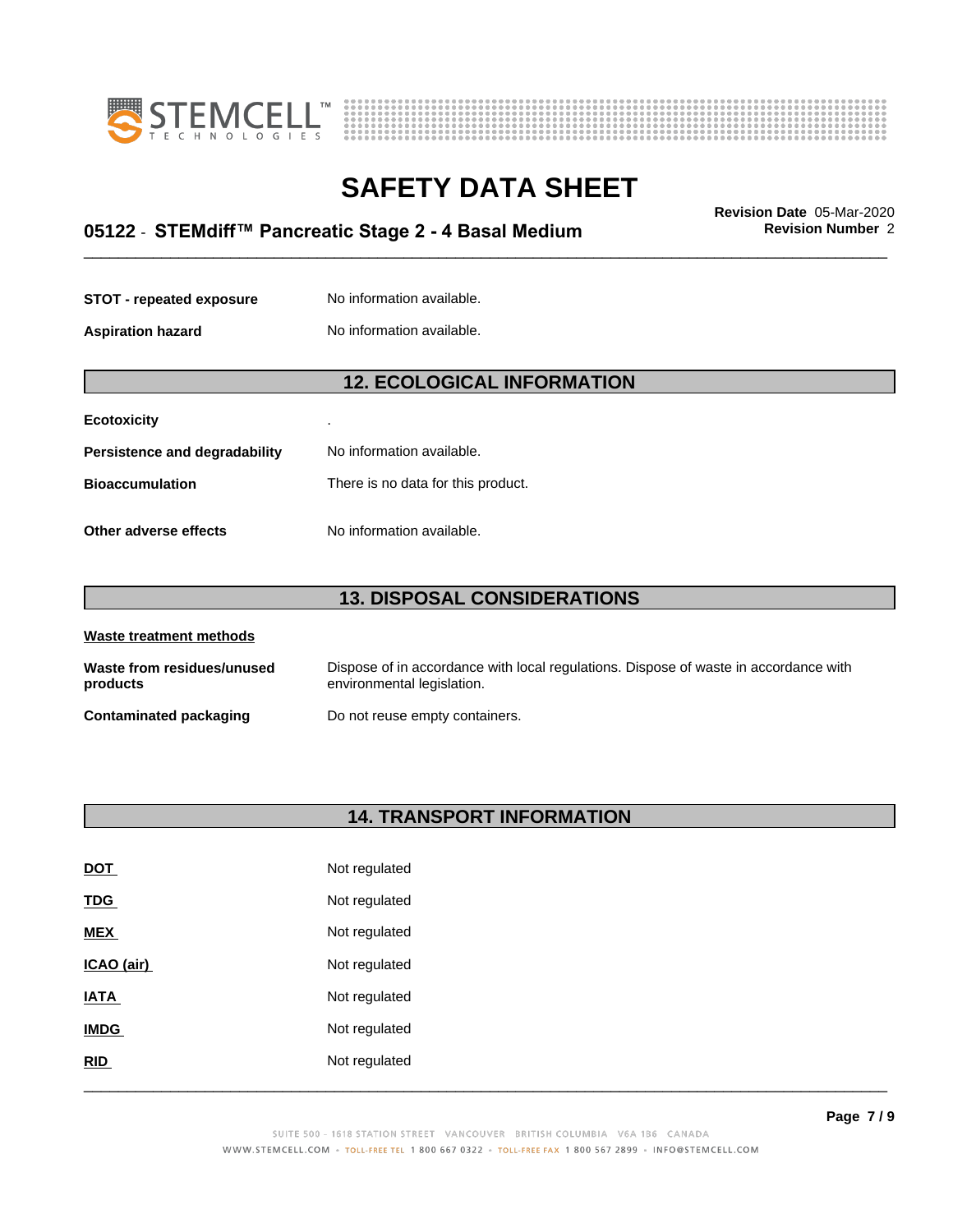



# \_\_\_\_\_\_\_\_\_\_\_\_\_\_\_\_\_\_\_\_\_\_\_\_\_\_\_\_\_\_\_\_\_\_\_\_\_\_\_\_\_\_\_\_\_\_\_\_\_\_\_\_\_\_\_\_\_\_\_\_\_\_\_\_\_\_\_\_\_\_\_\_\_\_\_\_\_\_\_\_\_\_\_\_\_\_\_\_\_\_\_\_\_ **Revision Date** 05-Mar-2020 **05122** - **STEMdiff™ PancreaticStage2-4BasalMedium Revision Number** 2

ADR **ADR** Not regulated

**ADN** Not regulated

**15. REGULATORY INFORMATION International Inventories TSCA** Does not comply<br> **DELINDSL** Does not comply **Does not comply<br>Does not comply EINECS/ELINCS ENCS** Does not comply **IECSC** Does not comply **KECL** Does not comply **PICCS** Does not comply **AICS** Does not comply

 **Legend:**

 **TSCA** - United States Toxic Substances Control Act Section 8(b) Inventory

 **DSL/NDSL** - Canadian Domestic Substances List/Non-Domestic Substances List

 **EINECS/ELINCS** - European Inventory of Existing Chemical Substances/European List of Notified Chemical Substances

 **ENCS** - Japan Existing and New Chemical Substances

 **IECSC** - China Inventory of Existing Chemical Substances

 **KECL** - Korean Existing and Evaluated Chemical Substances

 **PICCS** - Philippines Inventory of Chemicals and Chemical Substances

 **AICS** - Australian Inventory of Chemical Substances

### **US Federal Regulations**

### **SARA 313**

Section 313 of Title III of the Superfund Amendments and Reauthorization Act of 1986 (SARA). This product does not contain any chemicals which are subject to the reporting requirements of the Act and Title 40 of the Code of Federal Regulations, Part 372.

| SARA 311/312 Hazard Categories    |    |  |
|-----------------------------------|----|--|
| Acute health hazard               | N٥ |  |
| <b>Chronic Health Hazard</b>      | No |  |
| <b>Fire hazard</b>                | No |  |
| Sudden release of pressure hazard | No |  |
| <b>Reactive Hazard</b>            | No |  |

#### **CWA** (Clean Water Act)

This product does not contain any substances regulated as pollutants pursuant to the Clean Water Act (40 CFR 122.21 and 40 CFR 122.42).

### **CERCLA**

This material, as supplied, does not contain any substances regulated as hazardous substances under the Comprehensive Environmental Response Compensation and Liability Act (CERCLA) (40 CFR 302) or the Superfund Amendments and Reauthorization Act (SARA) (40 CFR 355). There may be specific reporting requirements at the local, regional, or state level